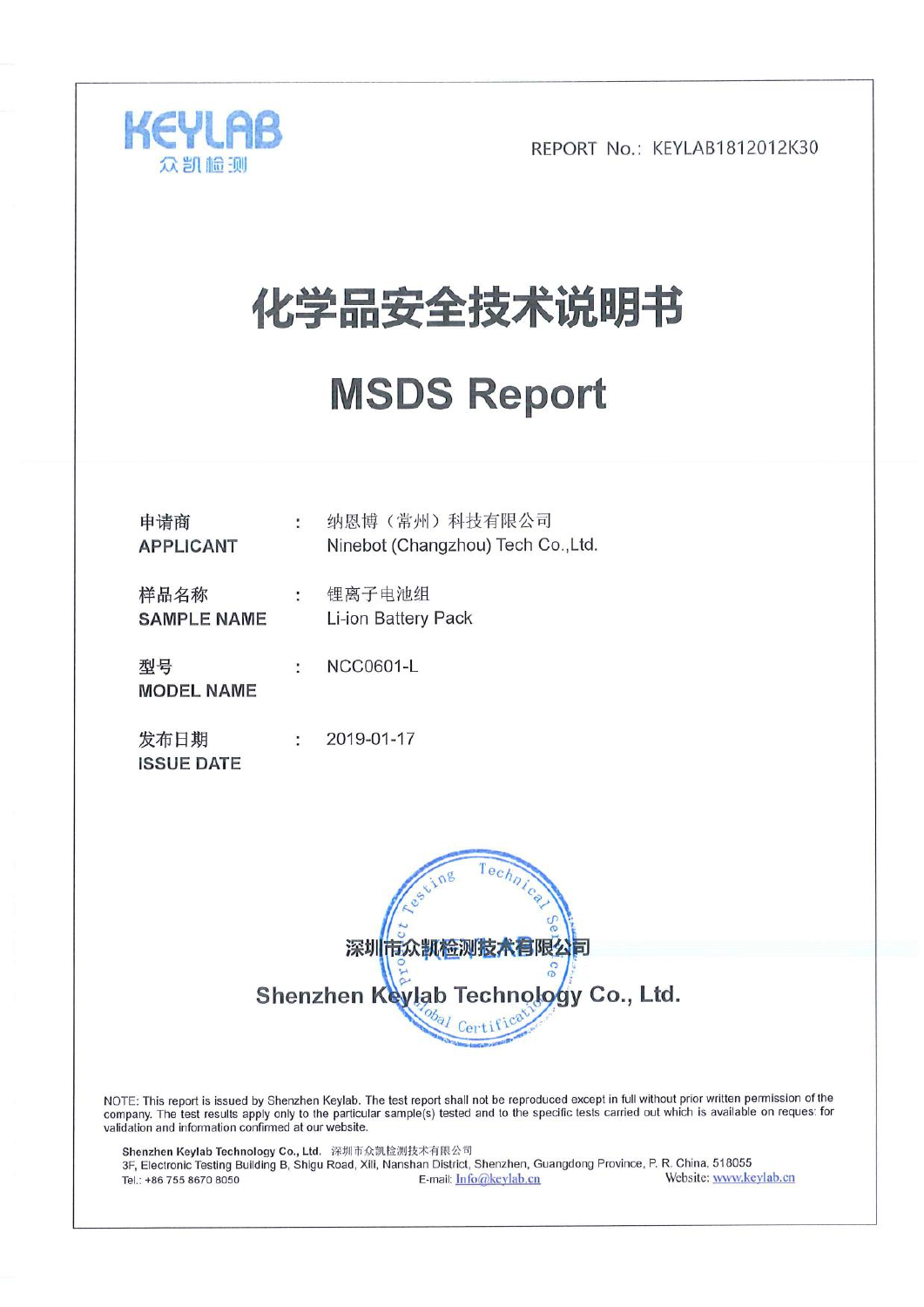

## **1. Chemical Product and Company Identification**

## 化学品及企业标识

| Product Name 产品名称                 | 锂离子电池组 Li-ion Battery Pack                             |  |
|-----------------------------------|--------------------------------------------------------|--|
| Model No. 型号                      | NCC0601-L                                              |  |
| Nominal Voltage 标称电压              | 22.2V                                                  |  |
| Nominal Capacity 额定容量             | 2000mAh                                                |  |
| Watt-hour Rating 额定瓦时             | 44.4Wh                                                 |  |
| Manufacturer 制造商                  | 比亚迪股份有限公司<br><b>BYD COMPANY LIMITED</b>                |  |
| Manufacturer Address 制造商地址        | 深圳市龙岗区葵涌延安路<br>Yan An Road, Kuichong Longgang Shenzhen |  |
| <b>Emergency Telephone Number</b> | 0755-89888888                                          |  |
| 紧急联系电话                            |                                                        |  |

#### **2. Hazards Identification**

## 危险性概述

| Preparation hazards and<br>classification<br>制备危害和分类 | When the battery is in extreme pressure deformation, high-temperature<br>environment, overload, short-circuit condition, or disassemble the battery,<br>an explosion of fire and chemical burn hazards may occur.<br>当电池处于极压变形、高温环境、过载、短路状态或拆卸电池时, 可能会发<br>生火灾和化学燃烧的危险。 |  |
|------------------------------------------------------|-------------------------------------------------------------------------------------------------------------------------------------------------------------------------------------------------------------------------------------------------------------------------|--|
| Carcinogenicity                                      | NTP: None IARC Monograph: None OSHA Regulated: None                                                                                                                                                                                                                     |  |
| 致癌性                                                  | NTP: 无。IARC 论著: 无。OSHA 管控: 无。                                                                                                                                                                                                                                           |  |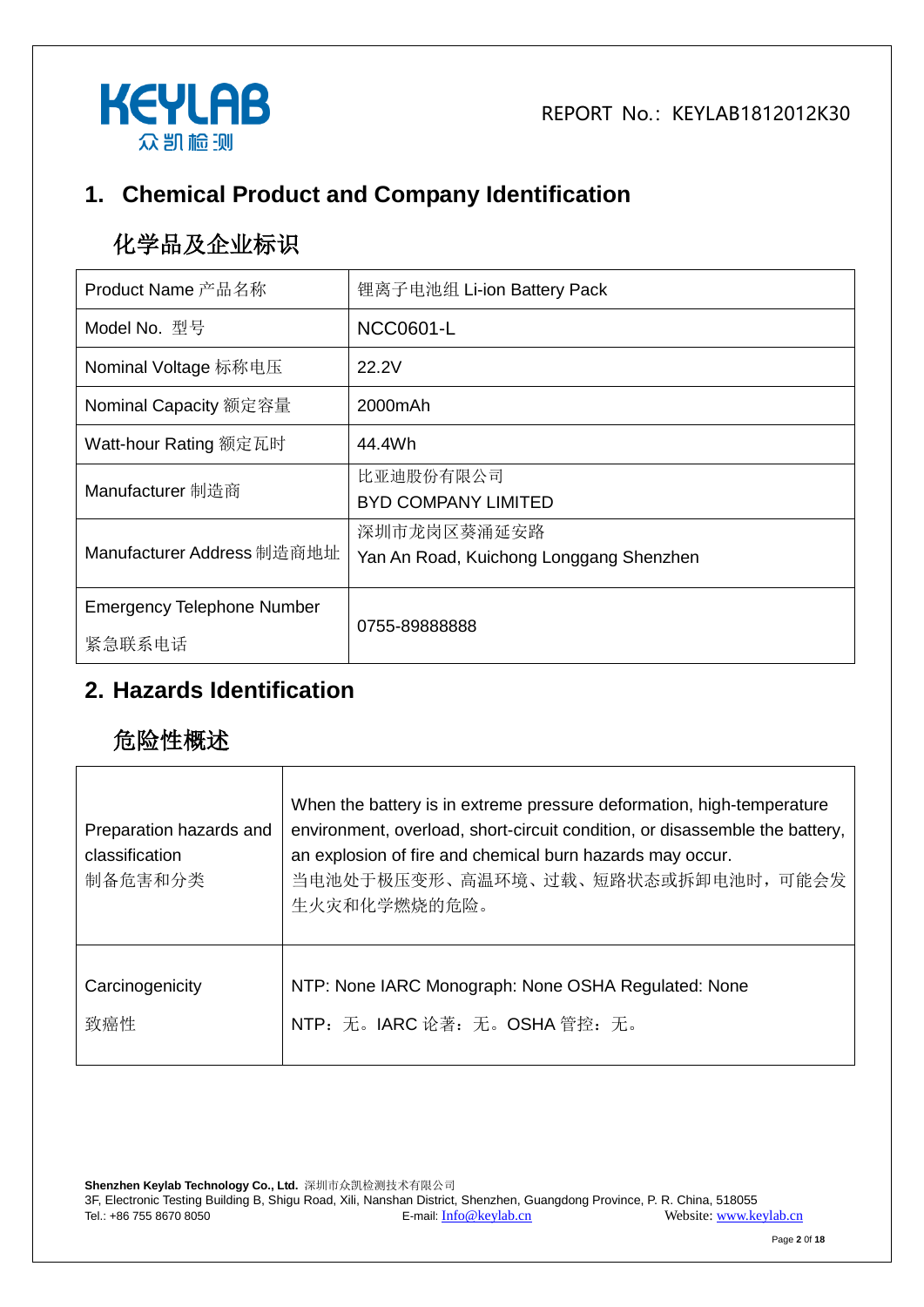

| Primary Route(s) of<br>Exposure<br>暴露的主要途径 | These chemicals are contained in a sealed stainless steel enclosure. Risk<br>of exposure occurs only if the cell is mechanically, thermally or electrically<br>abused to the point compromising the enclosure. If this occurs, exposure<br>to the electrolyte solution contained within can occur by inhalation,<br>ingestion, Eye contact and Skin contact.<br>这些化学物质都包含在一个密封的不锈钢外壳中。只有当电芯机械的、<br>热的或电的被滥用到危及外壳的分裂点时, 才会发生外泄接触风险。如<br>果发生这种情况,暴露的电解质溶液,可能通过吸入、摄入、眼睛接触<br>和皮肤接触而发生。                                                                                                                                                                                                                                                                                                                                                                                                                                                                                                                                                                                                                                                                                                                                                                                     |
|--------------------------------------------|-------------------------------------------------------------------------------------------------------------------------------------------------------------------------------------------------------------------------------------------------------------------------------------------------------------------------------------------------------------------------------------------------------------------------------------------------------------------------------------------------------------------------------------------------------------------------------------------------------------------------------------------------------------------------------------------------------------------------------------------------------------------------------------------------------------------------------------------------------------------------------------------------------------------------------------------------------------------------------------------------------------------------------------------------------------------------------------------------------------------------------------------------------------------------------------------------------------------------------------------------------------------------|
| <b>Potential Health Effects</b><br>潜在的健康危害 | <b>ACUTE (short term):</b> see Section 8 for exposure controls in the event<br>that this battery has been ruptured, the electrolyte solution contained<br>within the battery would be corrosive and can cause burns.<br>急性(短期): 见第8节暴露在该电池已破裂的情况下, 电池内的电解质溶<br>液将有腐蚀性, 并可能导致烧伤。<br>Inhalation: A battery volatilizes no gas unless it was damaged. Damaged<br>battery will volatilize little gas may stimulate the respiratory tract or cause<br>an anaphylaxis in serious condition.<br>吸入: 电池不挥发气体除非它被损坏。损坏的电池会挥发少气会刺激呼吸道<br>或导致病情严重的过敏反应。<br>Ingestion: Swallowing battery will be Damaged to the respiratory tract<br>and Cause chemical burns to the stomach; in serious conditions it will<br>cause Permanent damage.<br>摄入: 吞咽电池会损坏呼吸道, 导致化学烧伤胃, 在严重的情况下, 会造成<br>永久性的损害。<br>Skin: In normal condition, Contact between the battery and skin will not<br>cause any harms. Contact with a damaged battery may cause skin<br>allergies or chemical burns.<br>皮肤: 在正常情况下, 电池与皮肤之间的接触不会造成任何伤害。与损<br>坏的电池接触可能会导致皮肤过敏或化学烧伤。<br>Eye: In normal condition, Contact between the battery and eyes will not<br>cause any harms. However, the gas Volatilize from a damaged battery<br>may be harmful to eyes.<br>眼睛: 在正常情况下, 电池和眼睛之间的接触不会造成任何伤害。然而,<br>从损坏的电池挥发的气体,可能会对眼睛有害。 |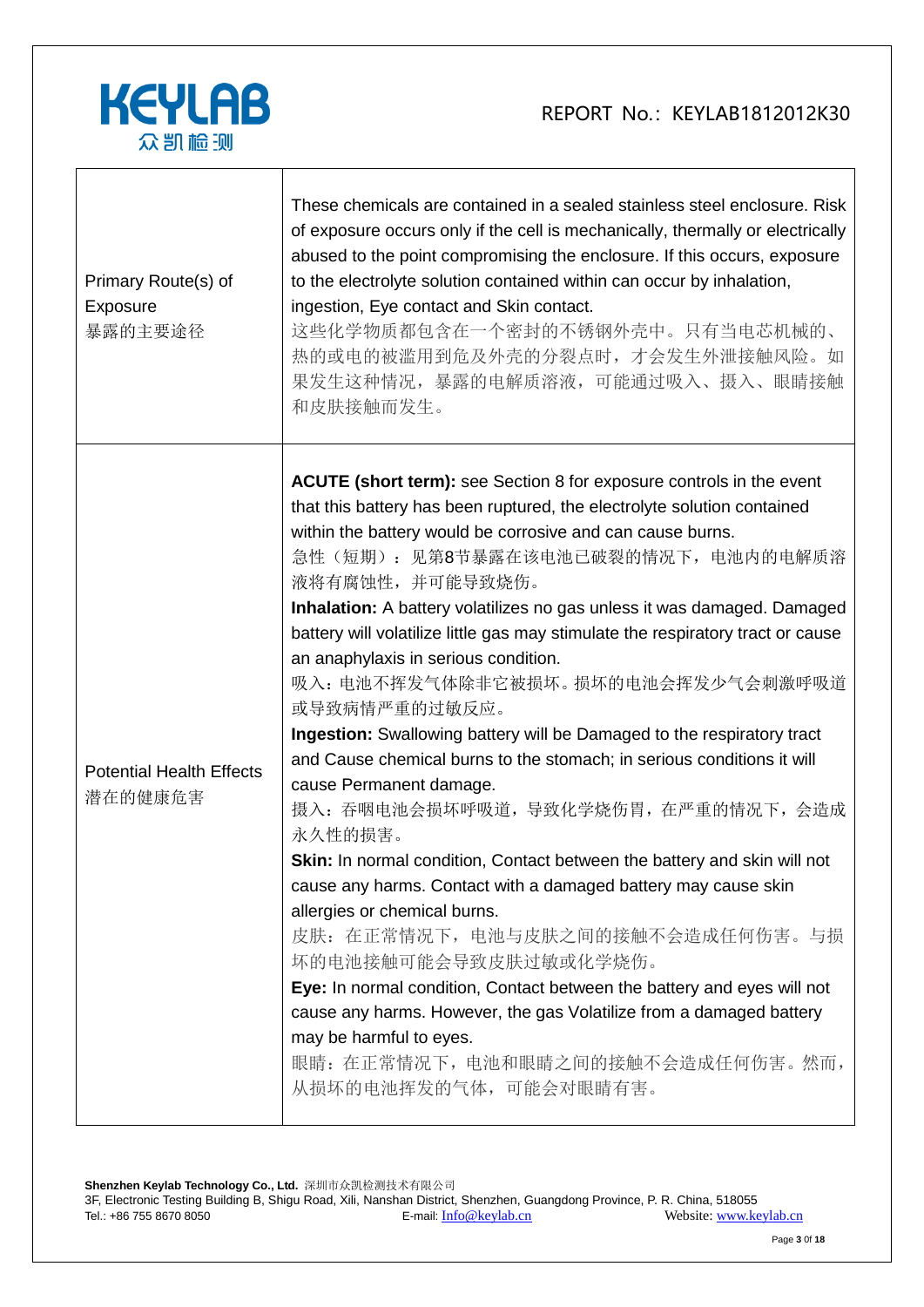

#### **3. Composition/Information on Ingredients**

#### 成份**/**组成信息

| 化学成份                                     | CAS <sup>—</sup> | 重量百分比          |
|------------------------------------------|------------------|----------------|
| Chemical composition                     | CAS No.          | in % by weight |
| Cobalt lithium manganese nickel<br>oxide | 346417-97-8      | 23.72          |
| Carbon                                   | 7440-44-0        | 16.24          |
| Polyvinylidene Fluoride (PVDF)           | 24937-79-9       | 0.56           |
| Copper Foil                              | 7440-50-8        | 10.37          |
| <b>Aluminum Foil</b>                     | 7429-90-5        | 4.21           |
| LiPF <sub>6</sub>                        | 21324-40-3       | 9.86           |
| EC                                       | $96-49-1$        | 2.12           |
| <b>DMC</b>                               | 616-38-6         | 1.85           |
| <b>PP</b>                                | $9003 - 07 - 0$  | 18.27          |
| <b>PE</b>                                | 9002-88-4        | 12.8           |

#### **4. First Aid Measures**

#### 急救措施

The following first aid measures are required only in case of exposure to interior battery components after damage of the external battery casing.

在外部电池外壳损坏后,暴露内部电池组件时,才需要进行以下的急救措施。

|                      | If skin contact with contents of open battery occurs, as quickly as possible            |
|----------------------|-----------------------------------------------------------------------------------------|
| Skin contact<br>皮肤接触 | remove contaminated clothing, shoes and leather goods. Immediately flush with           |
|                      | lukewarm, gently flowing water for at least 30 minutes. If irritation or pain persists, |
|                      | seek medical attention. Completely decontaminate clothing, shoes and leather            |
|                      | goods before reuse or discard.                                                          |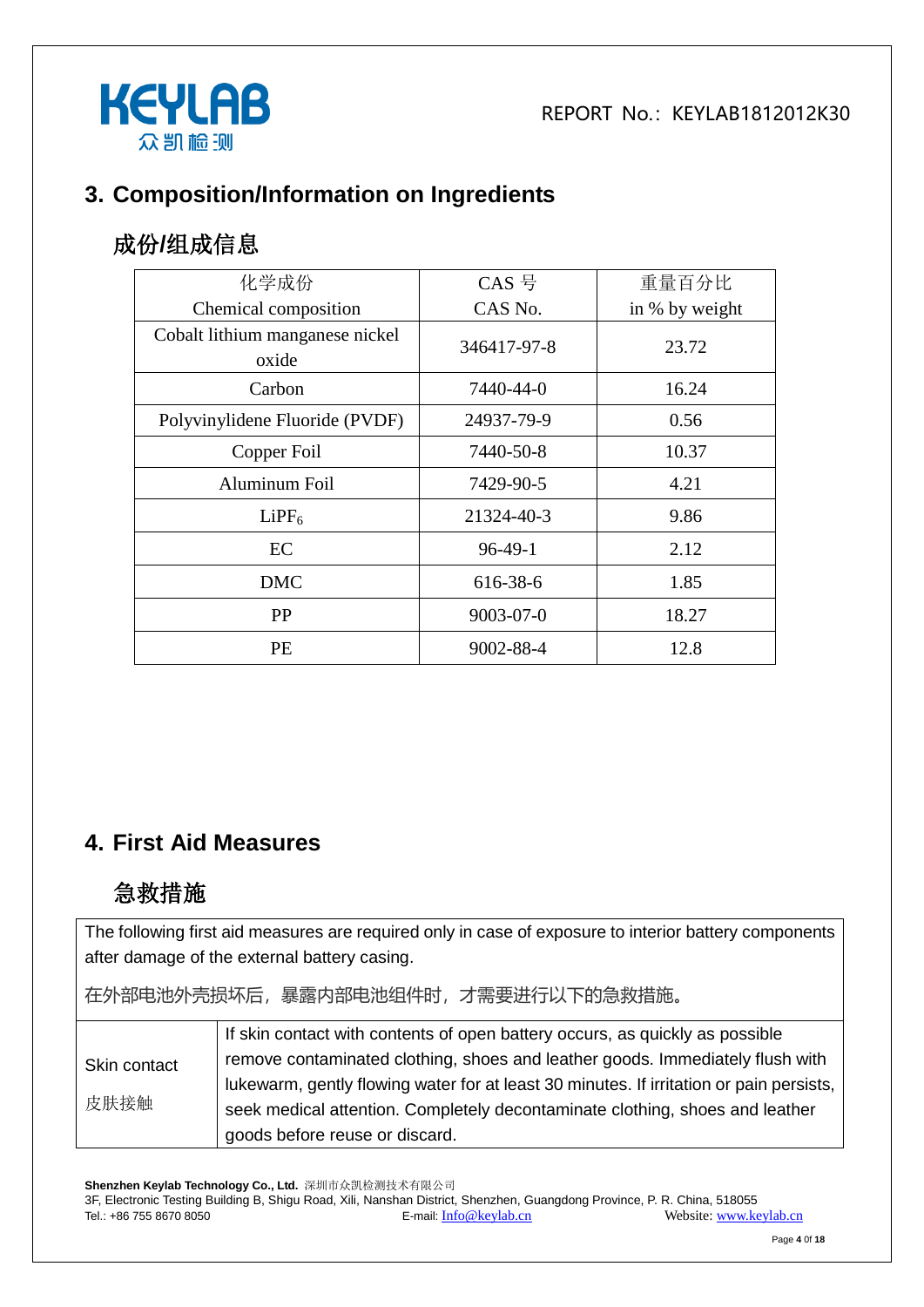

|             | 如果皮肤接触到打开电池的内部材料, 尽快清除污染的衣服, 鞋和皮革制品。                                                |  |  |  |  |  |
|-------------|-------------------------------------------------------------------------------------|--|--|--|--|--|
|             | 立即用温水冲洗, 轻轻地流动至少30分钟。如果刺激或疼痛持续, 寻求医疗帮                                               |  |  |  |  |  |
|             | 助。衣服、鞋和皮革制品在使用前或丢弃前须完全净化。                                                           |  |  |  |  |  |
|             | If eye contact with contents of an open battery occurs, immediately flush the       |  |  |  |  |  |
|             | contaminated eye(s) with lukewarm, gently flowing water for at least 30 minutes     |  |  |  |  |  |
|             | while holding the eyelids open. Neutral saline solution may be used as soon as it   |  |  |  |  |  |
|             | is available. If necessary, continue flushing during transport to emergency care    |  |  |  |  |  |
| Eye contact | facility. Take care not to rinse contaminated water into the unaffected eye or onto |  |  |  |  |  |
| 眼睛接触        | face. Quickly transport victim to an emergency care facility.                       |  |  |  |  |  |
|             | 如果眼睛与打开的电池内部材料接触, 立即用温水冲洗受污染的眼睛, 轻轻地                                                |  |  |  |  |  |
|             | 使用流动的水冲洗至少30分钟,同时保持眼皮睁开。尽可能使用中性盐水溶液。                                                |  |  |  |  |  |
|             | 如果必要的话, 在转移至急救护理设施的过程中继续冲洗。小心不要将受污染                                                 |  |  |  |  |  |
|             | 的水冲洗到不受影响的眼睛或脸上。快速运输受害者到紧急护理设施/区域。                                                  |  |  |  |  |  |
|             | If contents of an opened battery are inhaled, remove source of contamination or     |  |  |  |  |  |
| Inhalation  | move victim to fresh air. Obtain medical advice                                     |  |  |  |  |  |
| 吸入          | 如果一个打开的电池的材料被吸入,去除污染源或移动受害者新鲜空气中。获                                                  |  |  |  |  |  |
|             | 取医疗帮助。                                                                              |  |  |  |  |  |
|             | If ingestion of contents of an open battery occurs, never give anything by mouth if |  |  |  |  |  |
|             | victim is rapidly losing consciousness, or is unconscious or convulsing. Have       |  |  |  |  |  |
| Ingestion   | victim rinse mouth thoroughly with water. Call a physician.                         |  |  |  |  |  |
| 摄入          | 如果一个打开电池材料被摄入时, 如果受害者正在迅速失去意识, 或无意识或                                                |  |  |  |  |  |
|             | 则不要从口中喂入任何东西。将受害者口腔用清水彻底冲洗。打电话给<br>抽搐,                                              |  |  |  |  |  |
|             | 医生。                                                                                 |  |  |  |  |  |

### **5. Fire Fighting Measures**

## 消防措施

| <b>Flammable Properties</b><br>易燃特性        | In the event that this battery has been ruptured, the electrolyte solution<br>contain within the battery would be flammable. Like any sealed container,<br>battery cells may rupture when exposed to excessive heat; this could result<br>in the release of flammable or corrosive materials.<br>在该电池已破裂的情况下, 电解质溶液将是易燃的。与任何密封的容器一<br>样, 当电池暴露在过热的情况下, 电池可能会破裂, 这可能会导致易燃或<br>腐蚀性物质的释放。 |
|--------------------------------------------|----------------------------------------------------------------------------------------------------------------------------------------------------------------------------------------------------------------------------------------------------------------------------------------------------------------------------------------------------------------------------------------|
| Suitable extinguishing<br>Media<br>合适的灭火介质 | Cold water and dry powder in large amount are applicable.<br>可用大量冷水和干粉。<br>Use metal fire extinction powder or dry sand if only few cells are involved.<br>使用金属灭火粉末或干沙, 如果只有少数电芯起火。                                                                                                                                                                                                    |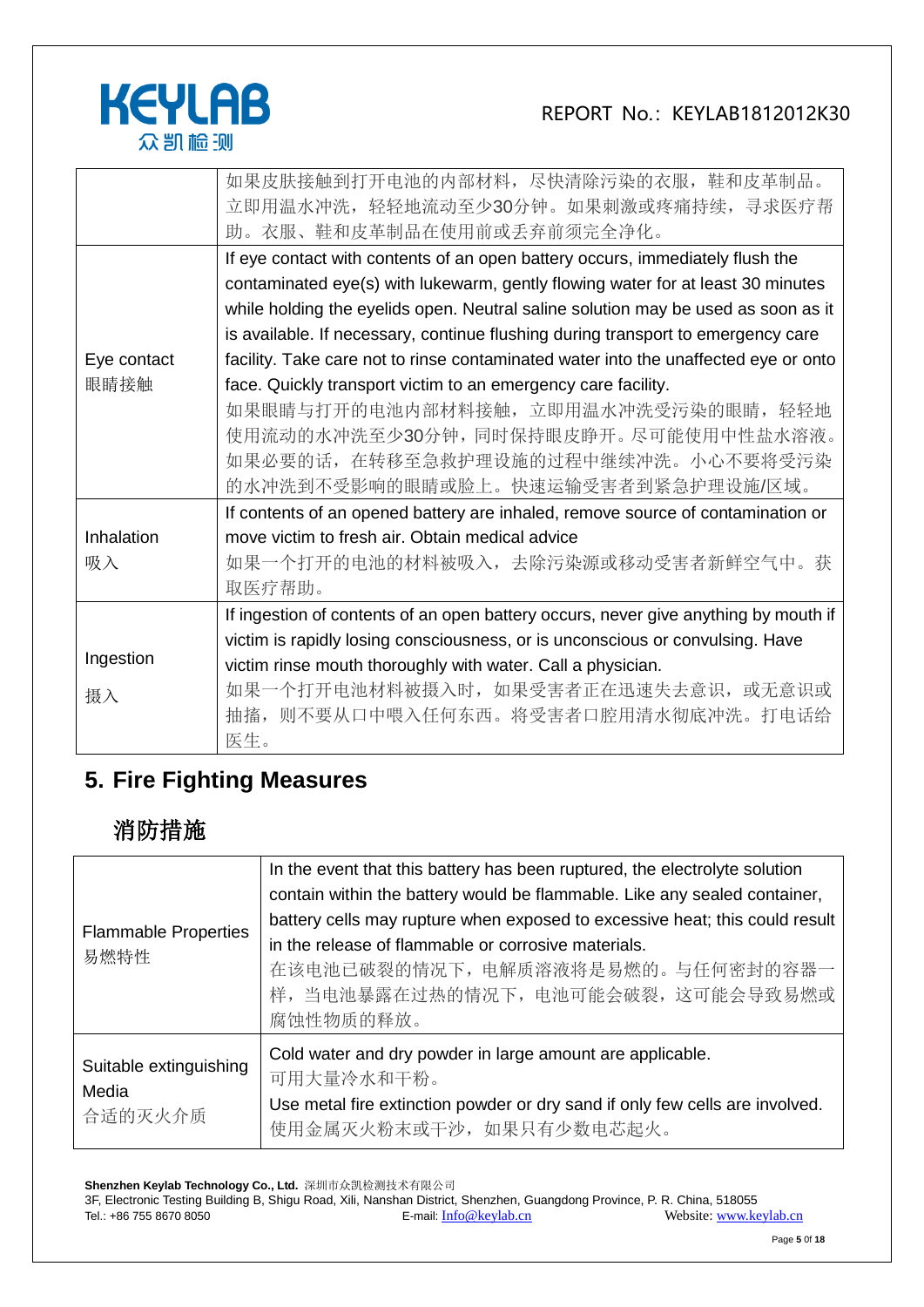

| <b>Specific Hazards</b><br>arising from the<br>chemical<br>化学物质产生的特定<br>危险 | May form hydrofluoric acid if electrolyte comes into contact with water.<br>如果电解质与水接触可能会形成氢氟酸。<br>In case of fire, the formation of the following flue gases cannot be excluded:<br>Hydrogen fluoride (HF), Carbon monoxide and carbon dioxide.<br>在火灾的情况下, 下面的气体不能被排除: 氟化氢(氟化氢), 一氧化碳<br>和二氧化碳。 |  |  |
|----------------------------------------------------------------------------|--------------------------------------------------------------------------------------------------------------------------------------------------------------------------------------------------------------------------------------------------------------------------------------------------|--|--|
| <b>Protective Equipment</b>                                                | As for any fire, evacuate the area and fight the fire from a sate distance.<br>对于任何火灾, 疏散人员, 从一个安全距离灭火。                                                                                                                                                                                          |  |  |
| and precautions for                                                        | Wear a pressure-demand, self-contained breathing apparatus and full                                                                                                                                                                                                                              |  |  |
| firefighters<br>消防人员防护装备和<br>预付措施                                          | protective gear.<br>穿戴自给式呼吸装置和全防护装置。<br>Fight fire from a protected location or a safe distance.                                                                                                                                                                                                 |  |  |
|                                                                            | 从受保护的位置或安全距离扑救火灾。                                                                                                                                                                                                                                                                                |  |  |

#### **6. Accidental Release Measures**

#### 泄漏应急处理

| Personal Precautions,            | Restrict access to area until completion of clean-up. Do not touch       |  |  |
|----------------------------------|--------------------------------------------------------------------------|--|--|
| protective equipment, and        | the spilled material. Wear adequate personal protective equipment        |  |  |
| emergency procedures             | as indicated in Section 8                                                |  |  |
| 个人防护用品、防护设备和应                    | 限制进入区域直到完成清理。不要碰溢出的材料。穿戴适当的个人                                            |  |  |
| 急程序                              | 防护设备, 如第8节中的说明                                                           |  |  |
| <b>Environmental Precautions</b> | Prevent material from contaminating soil and from entering sewers        |  |  |
|                                  | or waterways.                                                            |  |  |
| 环境注意事项                           | 防止污染的物料进入土壤和进入下水道或河道。                                                    |  |  |
| Methods and materials for        | Stop the leak if safe to do so. Contain the spilled liquid with dry sand |  |  |
| containment                      | of earth. Clean up spills immediately.                                   |  |  |
| 盛放方法和材料                          | 在安全情况下停止泄漏。使用干砂遏制溢液。立即清理泄漏。                                              |  |  |
|                                  | Absorb spilled material with an inert absorbent (dry and earth),         |  |  |
|                                  | Scoop contaminated absorbent into an acceptable waste container.         |  |  |
|                                  | Collect all contaminated absorbent and dispose of according to           |  |  |
| Methods and materials for        | directions in section 13. Scrub the area with detergent and water;       |  |  |
| cleaning up                      | collect all contaminated wash water for proper disposal.                 |  |  |
| 清理的方法和材料                         | 用惰性吸收剂(干燥和土)吸收溢出的材料,将被污染的吸收剂吸                                            |  |  |
|                                  | 收到一个可接受的废物容器中。 收集所有被污染的吸收剂,并按照                                           |  |  |
|                                  | 在第13部分的方向处理。用清洁剂和水擦洗该地区; 收集所有受污                                          |  |  |
|                                  | 染的水, 进行适当的处理。                                                            |  |  |
|                                  |                                                                          |  |  |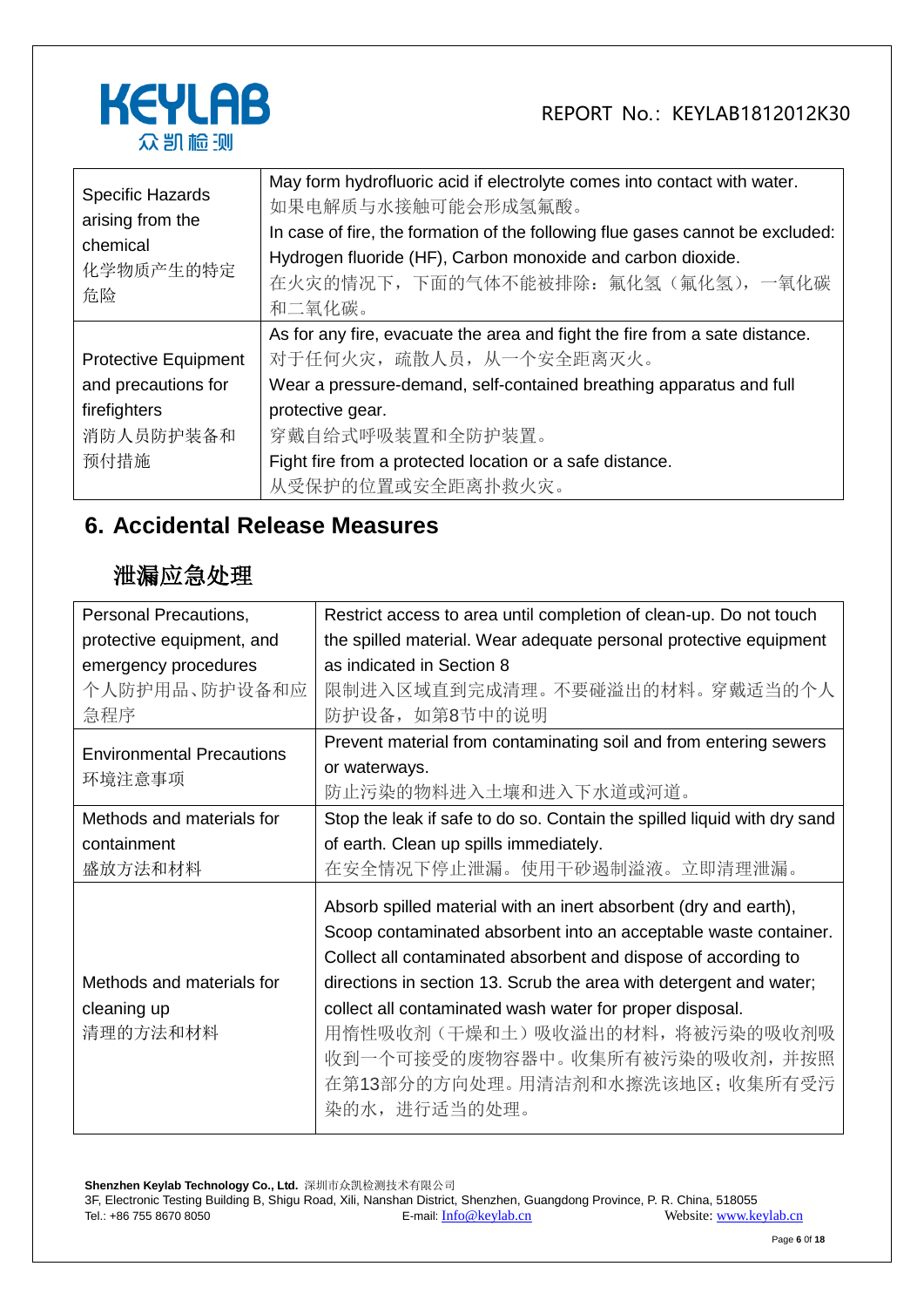



#### **7. Handling and Storage**

## 操作处置与储存

|         | Do not dismantle open or shred secondary Lithium Ion Battery;                          |
|---------|----------------------------------------------------------------------------------------|
|         | 不要拆开或切碎二次锂离子电池                                                                         |
|         | Don't handing Lithium Ion Battery with metalwork.                                      |
|         | 不要把锂离子电池与金属制品一起操作。                                                                     |
|         | Do not open, dissemble, crush or burn battery.                                         |
|         | 不打开,掩饰,挤压或燃烧电池。                                                                        |
| Handing | Do not use any chargers other than those recommended by the manufacturer.              |
| 操作处置    | 不要使用制造商推荐之外的任何充电器。                                                                     |
|         | Ensure good ventilation/exhaustion at the workplace.                                   |
|         | 确保工作场所良好的通风/排气。                                                                        |
|         | Prevent formation of dust.                                                             |
|         | 防止形成粉尘。                                                                                |
|         | Information about protection against explosions and fires: Keep ignition sources       |
|         | away-Do not smoke.                                                                     |
|         | 关于防止爆炸和火灾的信息: 保持火源远离、不吸烟。                                                              |
|         | If the Lithium Ion Battery is subject to storage for such a long term as more than 3   |
|         | months, it is recommended to recharge the Lithium Ion Battery periodically.            |
|         | 如果锂离子电池的储存期限为3个月以上,建议定期对锂离子电池进行充电。                                                     |
|         | 3 months: 0℃~+40℃, 45 to 85% RH                                                        |
|         | 3个月: 0℃~+40℃, 45 to 85% RH                                                             |
|         | And recommended at $0^{\circ}$ $\sim$ +35 $^{\circ}$ for long period storage.          |
|         | 推荐的长时间存储温度是0℃~+35℃。                                                                    |
|         | The capacity recovery rate in the delivery state (50% capacity of fully charged) after |
|         | storage is assumed to be 80% or more.                                                  |
| Storage | 存储后的交付状态(50%容量)的容量恢复率在80%或以上。                                                          |
|         | Do not storage Lithium Ion Battery haphazardly in a box or drawer where they may       |
|         | short-circuit each other or be short-circuited by other metal objects.                 |
|         | 不要储存锂离子电池在一箱或抽屉里: 那些他们可能短路对方或与其他金属物体短路。                                                |
|         | Keep out of reach of children. 保持远离儿童。                                                 |
|         | Do not expose Lithium Ion Battery to heat of fire.                                     |
|         | 不要将锂离子电池暴露在热源中                                                                         |
|         | Avoid storage in direct sunlight.避免阳光直射。                                               |
|         | Do not store together with oxidizing and acidic materials.                             |
|         | 不要与氧化和酸性物质储存在一起。                                                                       |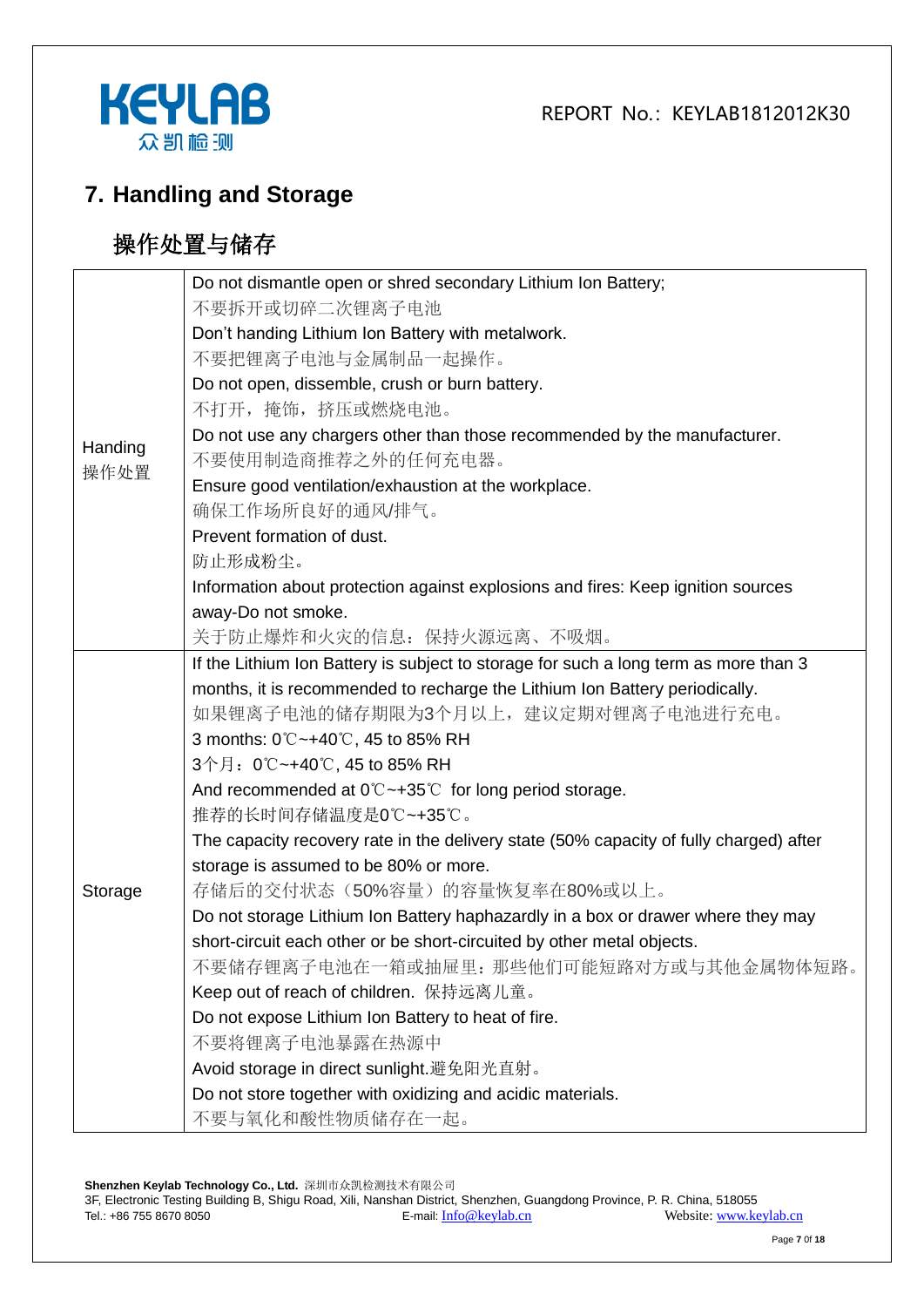

#### **8. Exposure Controls/Personal Protection**

#### 接触控制**/**个体防护

#### **Hazard Characterization** 危险特征描述

| Ingredient     | <b>Risk Codes</b>    | <b>Safety Description</b> | <b>Hazard</b>        |
|----------------|----------------------|---------------------------|----------------------|
| 成份             | 风险代码                 | 安全描述                      | 危险性                  |
| Lithium Cobalt | R22; R43; R50/53     | S24; S37; S60; S61        | Xn (Harmful)         |
| Oxide          |                      |                           | N (Dangerous for the |
| 钴酸锂            |                      |                           | environment)         |
| Carbon         | R36/37/38, R36/37    | S22; S24/25               | F(Highly Flammable)  |
| 石墨             | R20, R10             |                           | Xn (Harmful)         |
|                |                      |                           | Xi (Irritant)        |
| Ethylene       | R41                  | S26; S39                  | Xi (Irritant)        |
| carbonate      |                      |                           |                      |
| 碳酸次乙酯          |                      |                           |                      |
| Dimethyl       | R <sub>11</sub>      | S16; S9                   | F(Highly Flammable)  |
| carbonate      |                      |                           |                      |
| 碳酸二甲酯          |                      |                           |                      |
| Copper         | R11 R36 R37 R38      | S5, S26, S16, S61, S36/37 | F(Highly Flammable)  |
| 铜              |                      |                           | N (Dangerous for the |
|                |                      |                           | environment)         |
|                |                      |                           | Xn (Harmful)         |
|                |                      |                           | Xi (Irritant)        |
| Aluminum       | R17, R15, R36/38,    | S7/8, S43, S26, S62, S61, | F(Highly Flammable)  |
| 铝              | R10, R67, R65, R62,  | S36/37, S33, S29, S16, S9 | Xn (Harmful)         |
|                | R51/53, R48/20, R38, |                           | Xi (Irritant)        |
|                | R <sub>1</sub>       |                           |                      |
| Phosphate(1-), | R22; R24; R34        | S26; S28A; S36/37/39;     | T(Toxic)             |
| hexafluoro-,   |                      | S45                       |                      |
| lithium        |                      |                           |                      |
| 六氟磷酸锂          |                      |                           |                      |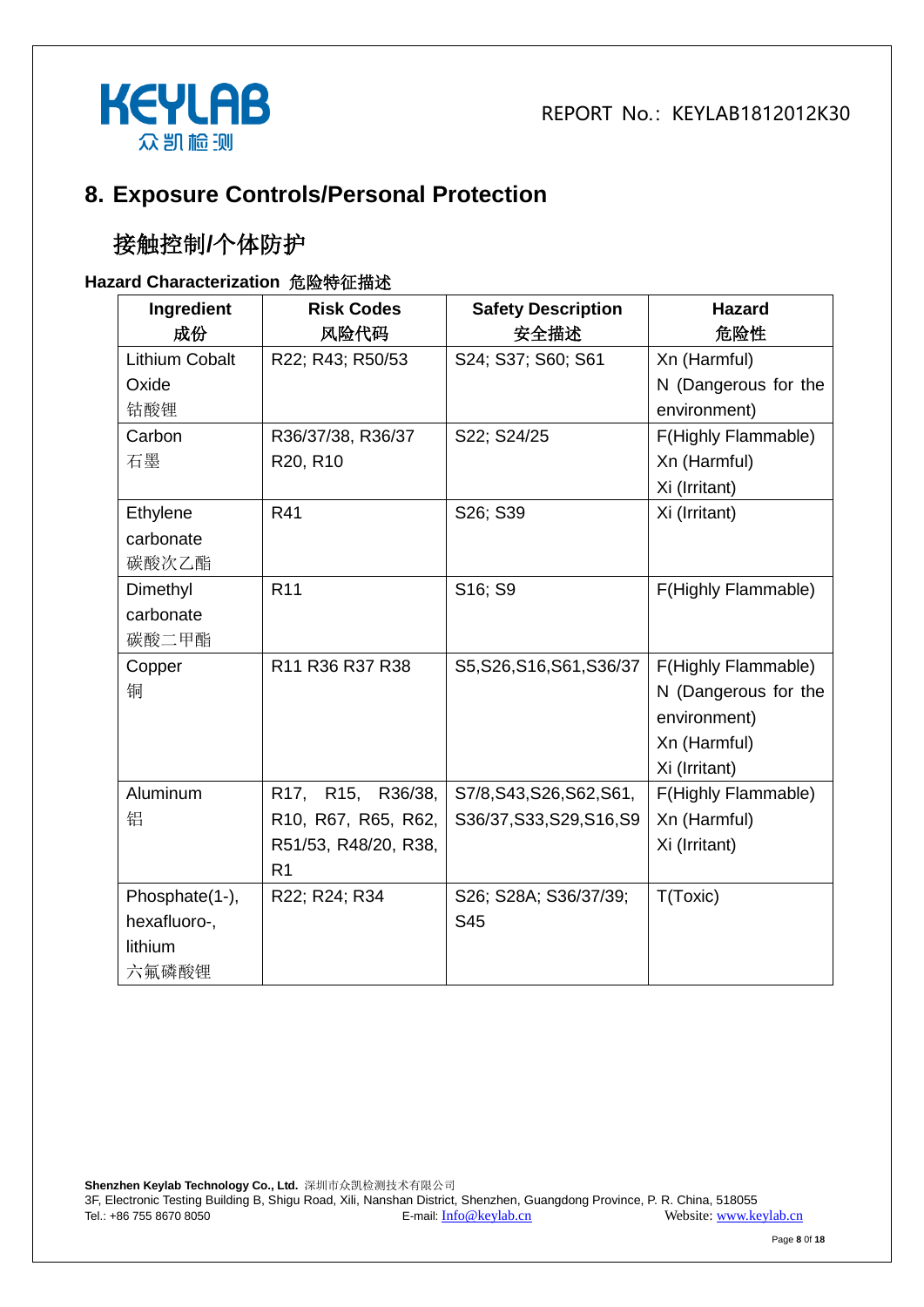



#### **Safeguard procedures** 防护程序

|                                     | Use local exhaust ventilation or other engineering controls to control |  |
|-------------------------------------|------------------------------------------------------------------------|--|
| <b>Engineering Controls</b><br>工程控制 | sources of dust, mist, fumes and vapor.                                |  |
|                                     | 使用局部排气通风或其他工程控制来控制灰尘, 雾, 烟雾和蒸气。                                        |  |
|                                     | Keep away from heat and open flame.                                    |  |
|                                     | 远离热源和火源。                                                               |  |
|                                     | Store in a cool, dry place.                                            |  |
|                                     | 在阴凉干燥处存放。                                                              |  |
|                                     | Respiratory Protection: Not necessary under normal conditions.         |  |
|                                     | 呼吸防护: 在正常情况下不需要。                                                       |  |
|                                     | Skin and body Protection: Not necessary under normal conditions,       |  |
|                                     | 皮肤和身体防护: 在正常情况下不需要。                                                    |  |
|                                     | Wear neoprene or nitride rubber gloves if handing an open or leaking   |  |
| <b>Personal Protective</b>          | battery.                                                               |  |
| Equipment                           | 如果操作泄漏的电池: 穿氯丁橡胶或氮化物橡胶手套。                                              |  |
| 个人防护装置                              | Hand protection: Wear neoprene or natural rubber material gloves if    |  |
|                                     | handing an open of leaking battery.                                    |  |
|                                     | 手防护: 如果处理泄漏电池, 穿氯丁橡胶或天然橡胶材质手套。                                         |  |
|                                     | Eye Protection: Not necessary under normal conditions, Wear safety     |  |
|                                     | glasses if handing an open or leaking battery.                         |  |
|                                     | 眼睛保护: 在正常情况下不需要, 如果处理打开或泄漏的电池, 戴上安全                                    |  |
|                                     | 眼镜                                                                     |  |
| <b>Other Protective</b>             | Have a safety shower and eye wash fountain readily available in the    |  |
| Equipment                           | immediate work area.                                                   |  |
| 其它防护装置                              | 在直接工作区内有一个安全的淋浴和洗眼喷泉。                                                  |  |
|                                     |                                                                        |  |
|                                     | Do not eat, drink, or smoke in work area.                              |  |
| <b>Hygiene Measures</b>             | 不要在工作区域饮食或抽烟。                                                          |  |
| 卫生措施                                | Maintain good housekeeping.                                            |  |
|                                     | 保持良好的内务管理。                                                             |  |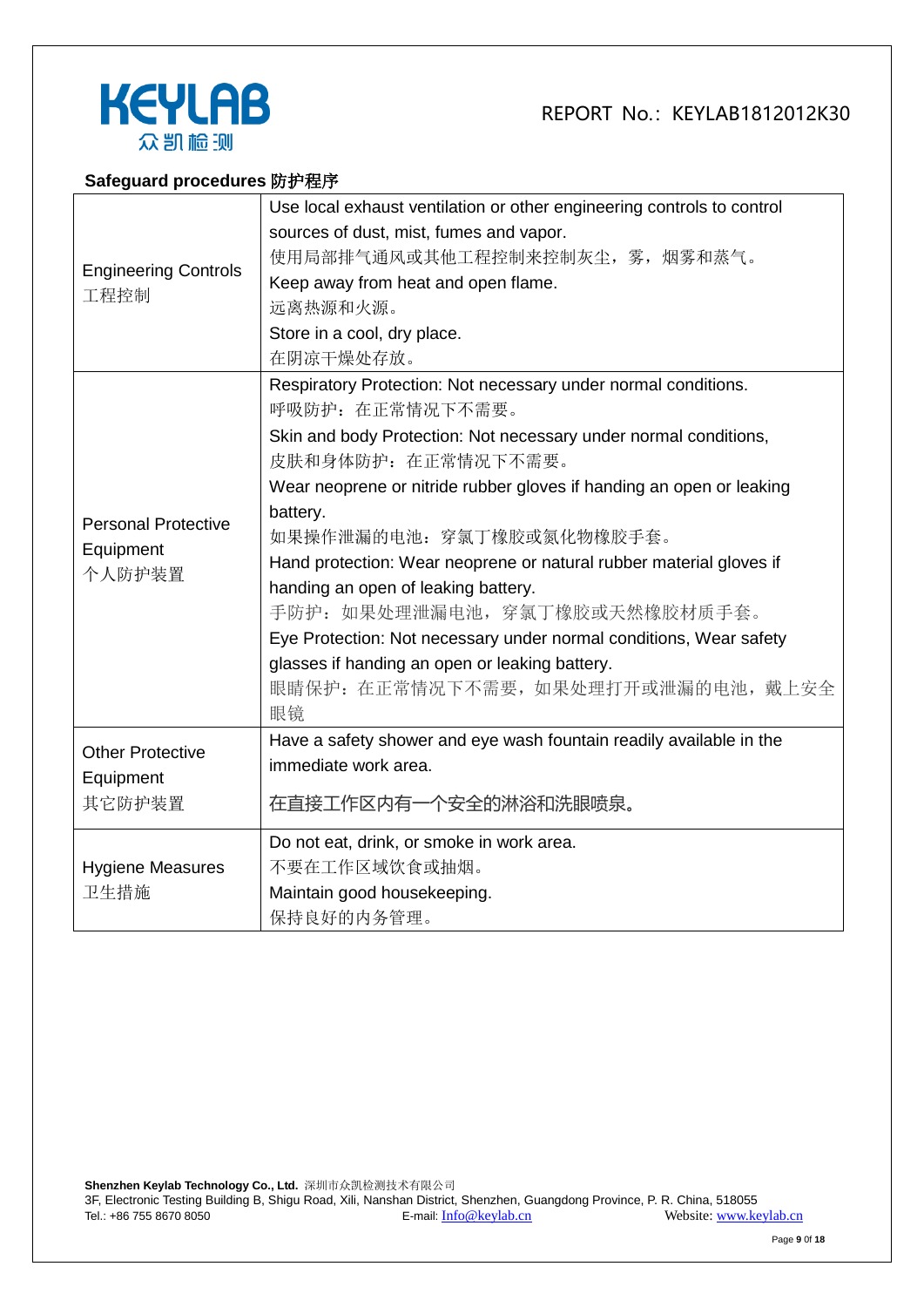



#### **9. Physical and Chemical Properties**

## 理化特性

|                                                        | Form: Rectangle shape              |
|--------------------------------------------------------|------------------------------------|
|                                                        | 形状: 矩形                             |
| <b>Physical State</b>                                  | Color: silvery, black, red, yellow |
| 物理状态                                                   | 颜色: 银色、黑色、红色、黄色                    |
|                                                        | Odour: Monotony                    |
|                                                        | 气味:无味                              |
| Change in condition 环境变化                               | Not available 不适用                  |
| PH, with indication of the concentration PH 值          | Not available 不适用                  |
| Melting point/freezing point 熔点/凝固点                    | Not available 不适用                  |
| Boiling Point, initial boiling point and boiling range | Not available 不适用                  |
| 沸点及沸点范围                                                |                                    |
| <b>Flash Point 闪点</b>                                  | Not available 不适用                  |
| Upper/Lower flammability or explosive limits           | Not available 不适用                  |
| 上限/下限可燃或爆炸极限                                           |                                    |
| Density/relative density 密度/相对密度                       | Not available 不适用                  |
| Solubility in Water 水溶性                                | Insoluble 不溶                       |
| Auto-ignition temperature 自燃温度                         | Not available 不适用                  |
| Decomposition temperature 分解温度                         | Not available 不适用                  |
| Flammability (soil, gas)可燃性                            | Not available 不适用                  |
| Viscosity 黏性                                           | Not available 不适用                  |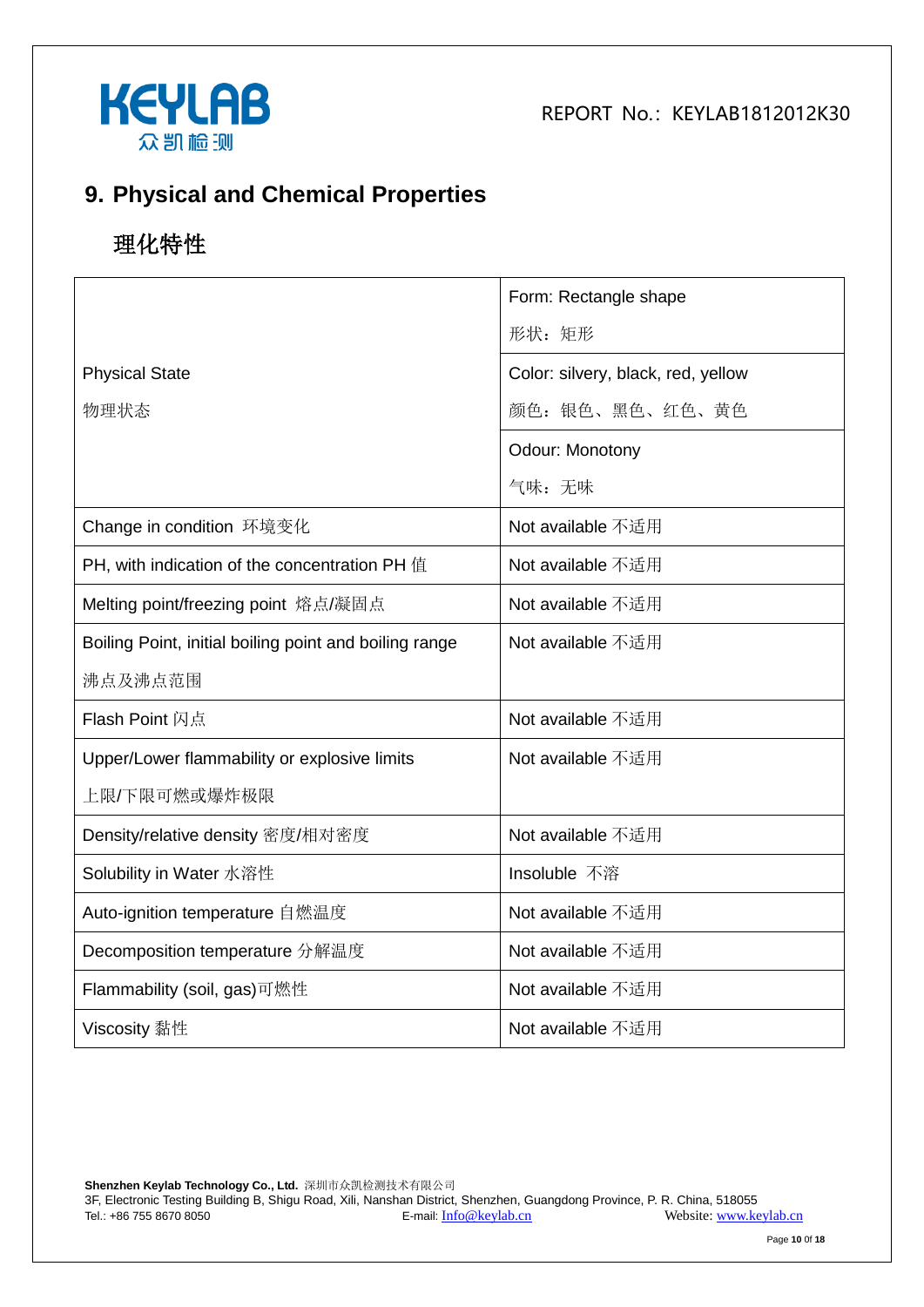



#### **10.Stability and Reactivity**

#### 稳定性和反应活性

| Stability稳定性             | The product is stable under normal conditions.                           |  |  |
|--------------------------|--------------------------------------------------------------------------|--|--|
|                          | 该产品在正常情况下是稳定的。                                                           |  |  |
|                          | Do not subject Lithium Ion Battery to mechanical shock.                  |  |  |
|                          | 不要将锂离子电池做机械冲击。                                                           |  |  |
|                          | Vibration encountered during transportation does not cause leakage, fire |  |  |
| Conditions to avoid      | or explosion.                                                            |  |  |
| 避免接触条件                   | 运输过程中遇到的振动不会引起泄漏、火灾或爆炸。                                                  |  |  |
|                          | Do not disassemble, crush, short or install with incorrect polarity.     |  |  |
|                          | 不要拆卸, 粉碎, 短路或安装不正确的极性。                                                   |  |  |
|                          | Avoid mechanical or electrical abuse.                                    |  |  |
|                          | 避免机械或电气滥用。                                                               |  |  |
| Incompatible materials   | Not Available不适用                                                         |  |  |
| 不相容材料                    |                                                                          |  |  |
| Hazardous                | This material may release toxic fumes if burned or exposed to fire       |  |  |
| decomposition products   | 如果被烧毁或暴露在火中, 这种物质可能会释放有毒的烟雾                                              |  |  |
| 危险品分解                    |                                                                          |  |  |
| Possibility of Hazardous |                                                                          |  |  |
| Reaction                 | Not Available不适用                                                         |  |  |
| 危险反应的可能性                 |                                                                          |  |  |

#### **11.Toxicological Information**

#### 毒理学资料

|                             | Risk of irritation occurs only if the cell is mechanically, thermally or |  |  |
|-----------------------------|--------------------------------------------------------------------------|--|--|
|                             | electrically abused to the point of compromising the enclosure. If this  |  |  |
| Irritation刺激性               | occurs, irritation to the skin, eyes and respiratory tract may occur.    |  |  |
|                             | 刺激发生的风险, 只有当电芯是机械的, 热或电的损害的情况下可能发                                        |  |  |
|                             | 生。如果发生这种情况, 对皮肤、眼睛和呼吸道的刺激可能会发生。                                          |  |  |
| Sensitization 过敏性           | Not Available不适用                                                         |  |  |
| <b>Neurological Effects</b> | Not Available不适用                                                         |  |  |
| 神经系统影响                      |                                                                          |  |  |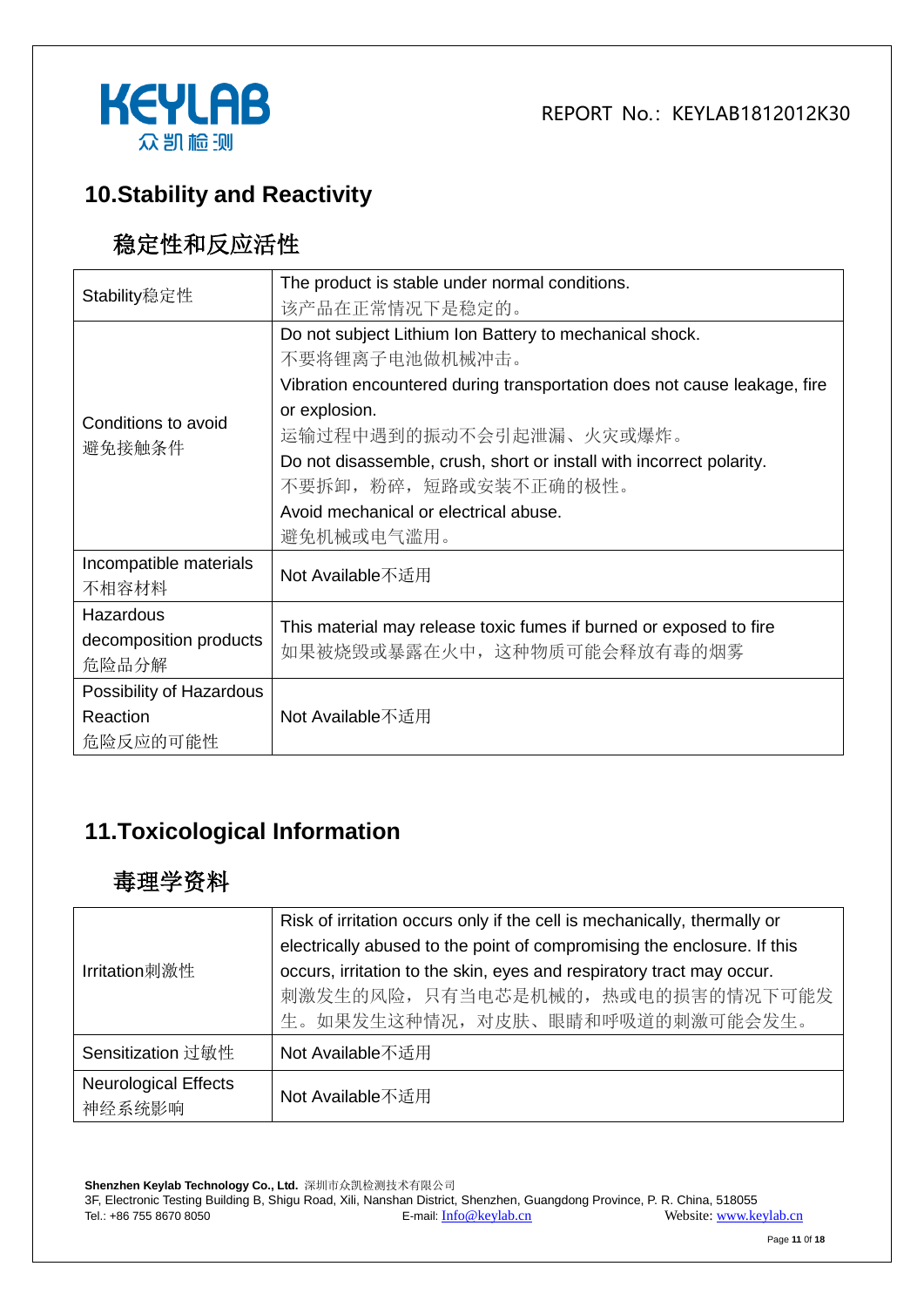

| Teratogenicity<br>畸形影响                                     | Not Available不适用 |
|------------------------------------------------------------|------------------|
| <b>Reproductive Toxicity</b><br>生殖毒性                       | Not Available不适用 |
| <b>Mutagenicity (Genetic</b><br>Effects)<br>遗传效应           | Not Available不适用 |
| Toxicologically<br><b>Synergistic Materials</b><br>毒理学协同材料 | Not Available不适用 |

#### **12.Ecological Information**

#### 生态学资料

| General note一般说明                                                                                                                         | Water hazard class 1 (Self- assessment): slightly<br>hazardous for water.<br>水危险等级1 (自我评价): 对水有轻微的危险。 |
|------------------------------------------------------------------------------------------------------------------------------------------|-------------------------------------------------------------------------------------------------------|
| Anticipated behavior of a chemical product in<br>environment/possible environmental<br>impace/ecotoxicity<br>在环境/可能的环境影响/毒性化学产品的预<br>期行为 | Not Available不适用                                                                                      |
| Mobility in soil 在土壤中的移动性                                                                                                                | Not Available不适用                                                                                      |
| Persistence and Degradability<br>持久性和降解性                                                                                                 | Not Available不适用                                                                                      |
| Bioaccumulation potential富集电位                                                                                                            | Not Available不适用                                                                                      |
| Other Adverse Effects其他不良影响                                                                                                              | Not Available不适用                                                                                      |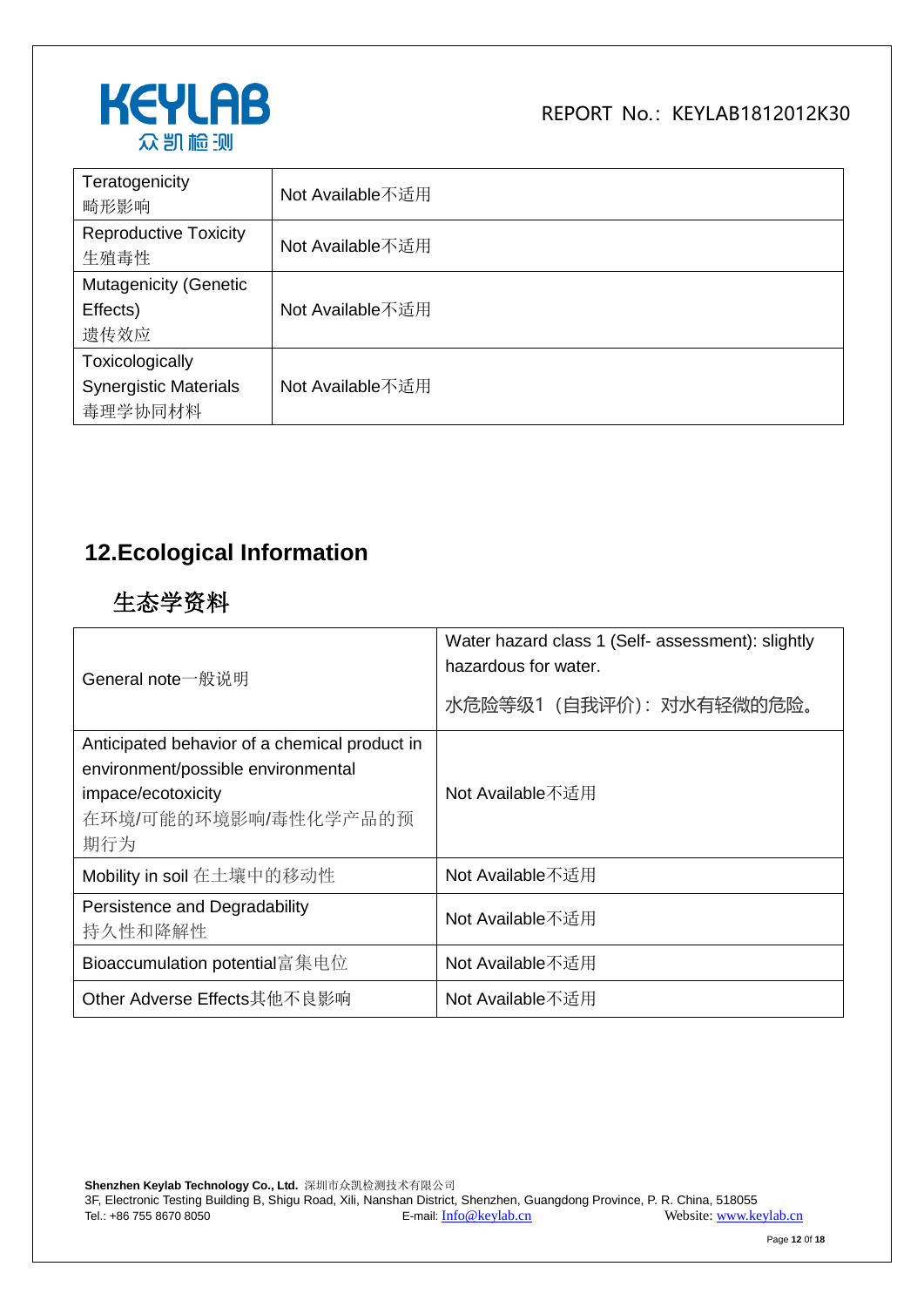REPORT  $No:KFVI AB1812012K30$ 



#### **13.Disposal Considerations**

## 废弃处置

Disposal of the battery should be performed by permitted, professional disposal firms knowledgeable in Federal, State or Local requirements of hazardous waste treatment and hazardous waste transportation.

电池的处置应在联邦、州或地方的危险废物处置和危险废物运输的要求的知识前提下,专业的处置。 California regulated debris 加州规定

RCRA Waste Code/RCRA 废弃物代码: Non-regulated 无要求

Dispose of according to all federal, state, and local regulations.根据所有联邦、州和地方的规定处 理。

Contaminated Packaging/受污染的包装:Dispose of in accordance with local regulations.按照地方 规定处置。

California Hazardous Waste Codes / 加州有害废弃物代码: 141

Washington State Waste Codes / 华盛顿州废弃物代码: WT02

Connecticut Waste Codes /康涅狄格州废弃物代码: CR05

Product Waste Information / 产品废弃物信息 US EPA Waste Number | D004 D006 D008 | US EPA Waste Hazard | Toxic Alabama Waste Code | Not required | Alabama Waste Hazards | Toxic Alaska Waste Code | Not required | Alaska Waste Hazards | Toxic Arkansas Waste Code | Not required | Arkansas Waste Hazard | Toxic Arizona Waste Codes | Not required | Arizona Waste Hazards | Toxic California Hazardous Waste Codes 141 California Waste Hazards Toxic Toxic Waste oils Colorado Waste Code | Not required | Colorado Waste Hazards | Toxic Connecticut Waste Codes CR05 Connecticut Waste **Hazards** Toxic Waste Oil Delaware Waste Codes | Not required | Delaware Waste Hazards | Toxic Florida Waste Codes | Not required | Florida Waste Hazards | Toxic Georgia Waste Codes | Not required | Georgia Waste Hazards | Toxic Hawaii Waste Codes | Not required | Hawaii Waste Hazards | Toxic Idaho Waste Codes | Not required | Idaho Waste Hazards | Toxic Iowa Waste Codes | Not required | Iowa Waste Hazards | Toxic Illinois Waste Codes | Not required | Illinois Waste Hazards | Toxic Indiana Waste Codes | Not required | Indiana Waste Hazards | Toxic Kansas Waste Codes | Not required | Kansas Waste Hazards | Toxic Kentucky Waste Codes Not required Kentucky Waste Hazards Noxic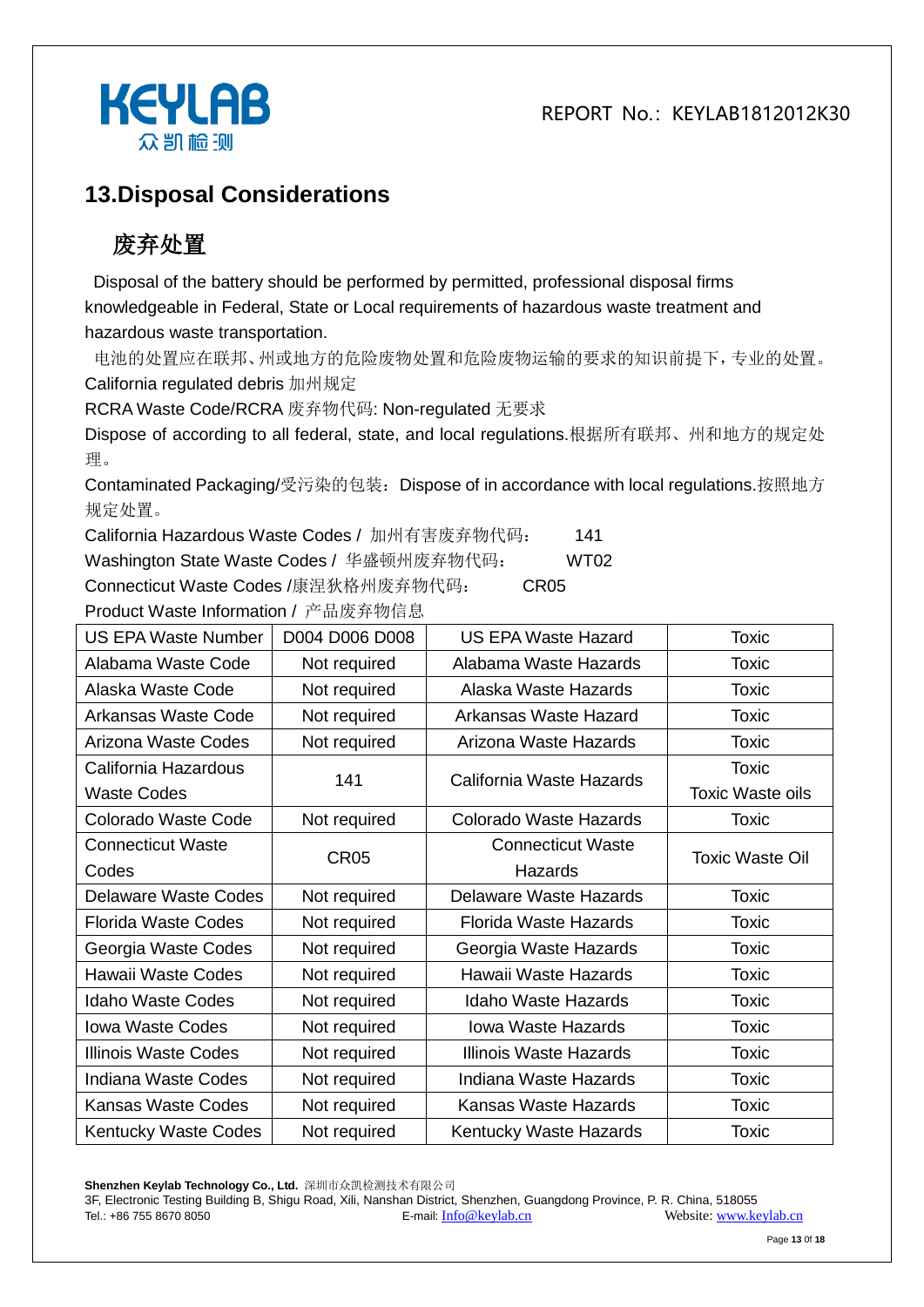

| Louisiana Waste<br>Codes            | Not required | Louisiana Waste Hazards               | <b>Toxic</b>     |
|-------------------------------------|--------------|---------------------------------------|------------------|
| <b>Massachusetts Waste</b><br>Codes | Not required | <b>Massachusetts Waste</b><br>Hazards | <b>Toxic</b>     |
| <b>Maryland Waste Codes</b>         | Not required | Maryland Waste Hazards                | <b>Toxic</b>     |
| <b>Maine Waste Codes</b>            | Not required | <b>Maine Waste Hazards</b>            | <b>Toxic</b>     |
| Michigan Waste Codes                | Not required | Michigan Waste Hazards                | <b>Toxic Oil</b> |
| Minnesota Waste<br>Codes            | Not required | Minnesota Waste Hazards               | <b>Toxic Oil</b> |
| <b>Missouri Waste Codes</b>         | Not required | Missouri Waste Hazards                | <b>Toxic Oil</b> |
| Mississippi Waste<br>Codes          | Not required | Mississippi Waste Hazards             | <b>Toxic</b>     |
| Montana Waste Codes                 | Not required | Montana Waste Hazards                 | <b>Toxic</b>     |
| North Carolina Waste<br>Codes       | Not required | North Carolina Waste<br>Hazards       | <b>Toxic</b>     |
| North Dakota Waste<br>Codes         | Not required | North Dakota Waste Hazards            | <b>Toxic</b>     |
| Nebraska Waste<br>Codes             | Not required | Nebraska Waste Hazards                | <b>Toxic</b>     |
| New Hampshire Waste<br>Codes        | Not required | New Hampshire Waste<br>Hazards        | <b>Toxic Oil</b> |
| New Hampshire Waste<br>Codes        | Not required | <b>New Hampshire Waste</b><br>Hazards | <b>Toxic Oil</b> |
| New Jersey Waste<br>Codes           | Not required | New Jersey Waste Hazards              | <b>Toxic</b>     |
| <b>New Mexico Waste</b><br>Codes    | Not required | <b>New Mexico Waste Hazards</b>       | <b>Toxic</b>     |
| Nevada Waste Codes                  | Not required | Nevada Waste Hazards                  | <b>Toxic</b>     |
| <b>New York Waste Codes</b>         | Not required | <b>New York Waste Hazards</b>         | <b>Toxic</b>     |
| <b>Ohio Waste Codes</b>             | Not required | <b>Ohio Waste Hazards</b>             | <b>Toxic</b>     |
| Oklahoma Waste<br>Codes             | Not required | Oklahoma Waste Hazards                | <b>Toxic</b>     |
| Oregon Waste<br>Codes-WM            | Not required |                                       |                  |
| <b>Oregon Waste Codes</b>           | Not required | Oregon Waste Hazards                  | <b>Toxic</b>     |
| Pennsylvania Waste<br>Codes         | Not required | Pennsylvania Waste Hazards            | <b>Toxic</b>     |
| Rhode Island Waste                  | Not required | <b>Rhode Island Waste</b>             | Extremely        |

**Shenzhen Keylab Technology Co., Ltd.** 深圳市众凯检测技术有限公司

3F, Electronic Testing Building B, Shigu Road, Xili, Nanshan District, Shenzhen, Guangdong Province, P. R. China, 518055 Tel.: +86 755 8670 8050 **E-mail:** [Info@keylab.cn](mailto:Info@keylab.cn) Website[: www.keylab.cn](http://www.keylab.cn/)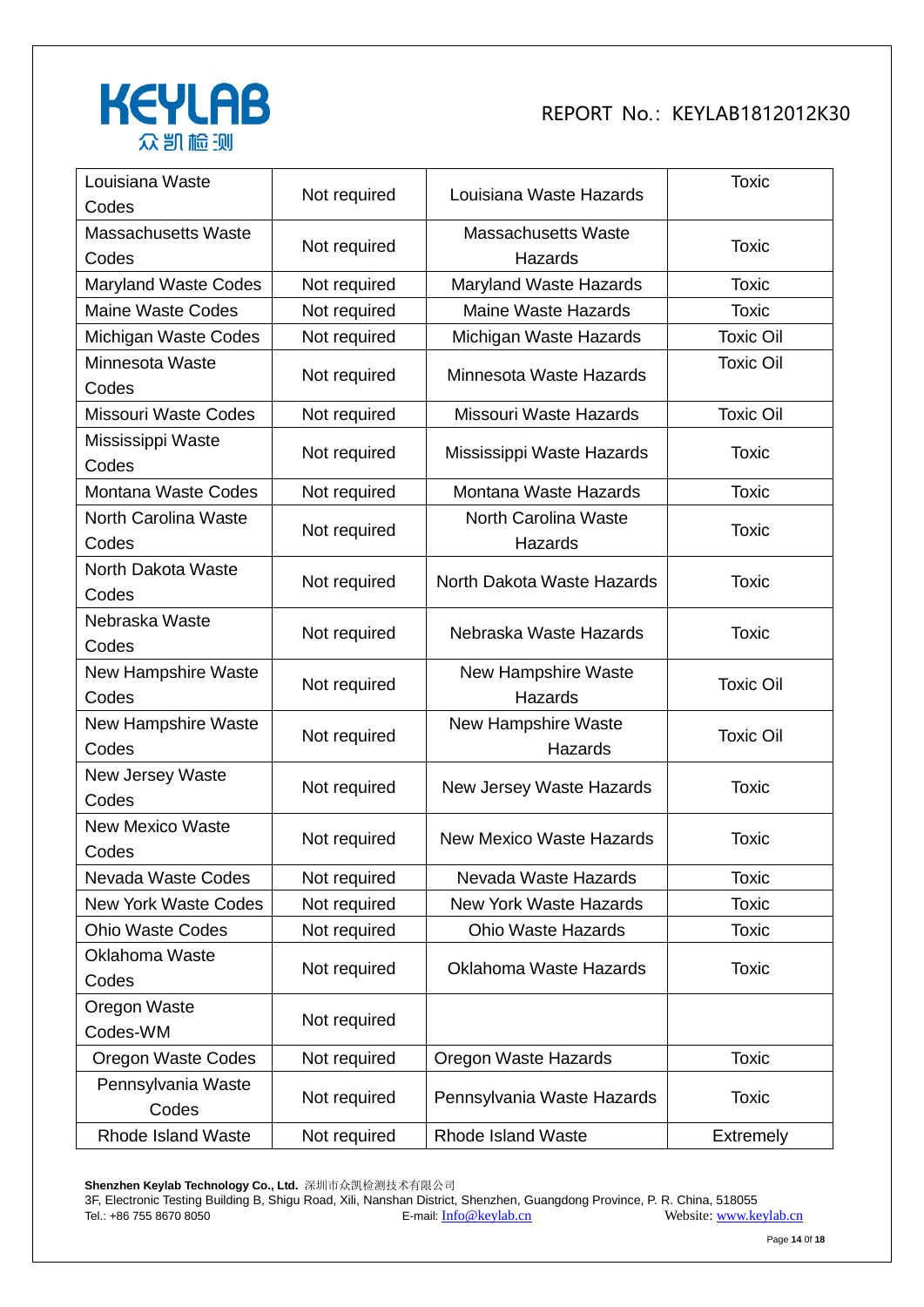

| Codes-Original             |              | Hazards- Original                  | <b>Hazardous Toxic</b>  |
|----------------------------|--------------|------------------------------------|-------------------------|
| <b>Rhode Island Waste</b>  |              |                                    |                         |
| Codes-WM                   | Not required |                                    |                         |
| Rhode Island Waste         | Not required | Rhode Island Waste Hazards         | <b>Extremely</b>        |
| Codes                      |              |                                    | <b>Hazardous Toxic</b>  |
| South Carolina Waste       | Not required | South Carolina Waste               |                         |
| Codes                      |              | Hazards                            | <b>Toxic</b>            |
| South Dakota Waste         | Not required | South Dakota Waste Hazards         | <b>Toxic</b>            |
| Codes                      |              |                                    |                         |
| <b>Tennessee Waste</b>     |              | <b>Tennessee Waste Hazards</b>     |                         |
| Codes                      | Not required |                                    | <b>Toxic</b>            |
| <b>Texas Waste Codes</b>   | Not required | <b>Texas Waste Hazards</b>         | <b>Toxic</b>            |
| <b>Utah Waste Codes</b>    | Not required | <b>Utah Waste Hazards</b>          | <b>Toxic</b>            |
| Virginia Waste Codes       | Not required | Virginia Waste Hazards             | <b>Toxic</b>            |
|                            |              |                                    | Do not use with         |
| <b>Vermont Waste</b>       |              | Vermont Waste Hazards-<br>Original | federal code.           |
| Codes-Original             | Not required |                                    | <b>Contains Vermont</b> |
|                            |              |                                    | <b>Hazardous Waste</b>  |
|                            |              |                                    | <b>Toxic</b>            |
| <b>Vermont Waste Codes</b> | Not required | <b>Vermont Waste Hazards</b>       | <b>Toxic</b>            |
| <b>Washington State</b>    |              |                                    |                         |
| <b>Waste Codes</b>         | <b>WT02</b>  | <b>Washington Waste Hazards</b>    | <b>Toxic</b>            |
| <b>Wisconsin Waste</b>     | Not required |                                    |                         |
| Codes                      |              | <b>Wisconsin Waste Hazards</b>     | <b>Toxic</b>            |
| West Virginia Waste        |              |                                    |                         |
| Codes                      | Not required | West Virginia Waste Hazards        | <b>Toxic</b>            |
| <b>Wyoming Waste Codes</b> | Not required | <b>Wyoming Waste Hazards</b>       | <b>Toxic</b>            |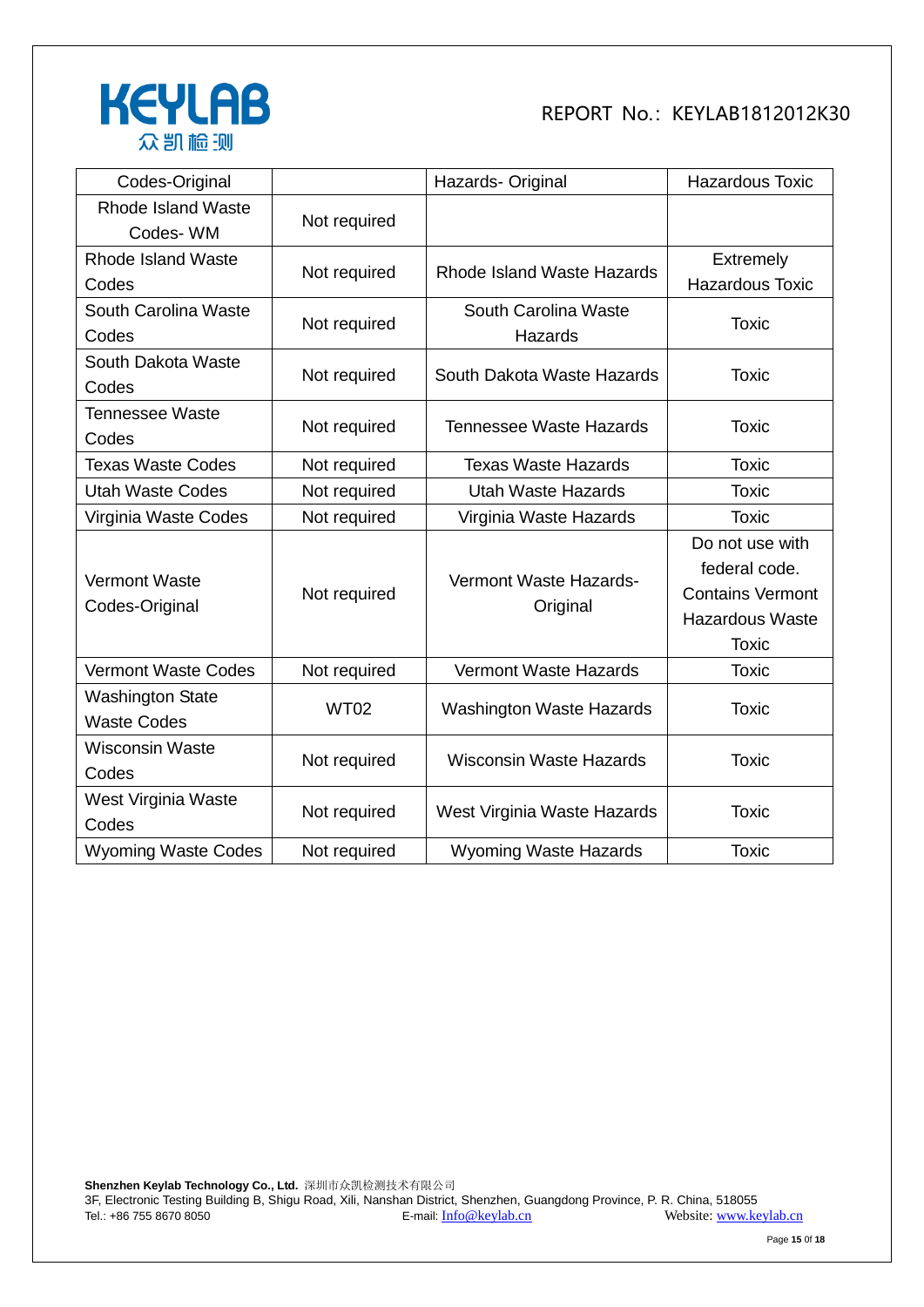REPORT  $No:KFVI AB1812012K30$ 



#### **14.Transport Information**

## 运输信息

#### **With regard to transport, the following regulations are cited and considered**

关于运输方面,下列规定被引用和考虑:

- The International Maritime Dangerous Goods (IMDG) Code by International Maritime Organization (IMO), Dangerous Goods Regulations (DGR) by International Air Transport Association (IATA) and Technical Instructions for the Safe Transport of Dangerous Goods by Air (TI) by International Civil Aviation Organization (ICAO). These regulations are based on the UN Recommendations on the Transport of Dangerous Goods, Manual of Tests and Criteria. IMDG 国际海运危险货物规则、国际民航组织《技术细则》、国际航空运输协会《危险品规 则》、联合国《关于危险货物运输的建议书 — 试验和标准手册》。

- The International Civil Aviation Organization (ICAO) Technical Instructions, Packing Instruction 952, PI965 Section IB or II, PI966-967 Section II.

国际民航组织《技术细则》,包装规范PI952, PI965第IB或II部分,PI966-967第II部分。

- The International Air Transport Association (IATA) Dangerous Goods Regulations, Packing Instruction952, PI965 Section IB or II, PI966-967 Section II (60th Edition, 2019). For batteries, the Watt-hour rating is greater than 100Wh. Watthour rating must be marked on the outside of the battery case.

国际航空运输协会《危险品规则》,包装规范PI952, PI965第IB或II部分,PI966-967第II部分(2019 第60版本)。对于电池,额定瓦时超过100Wh。额定瓦时需要标示在电池外壳外部。

- The International Maritime Dangerous Goods (IMDG) Code (inc Amdt 39-18), [Special provision 961]

IMDG 国际海运危险货物规则(inc Amdt 39-18), 特别要求961。

-The UN classification number: Class 9 3480 / 3481/ 3171

联合国分类号: 第9类, 3480 / 3481/3171

- The UN Recommendations on the Transport of Dangerous Goods, Manual of Tests and Criteria 38.3 Lithium batteries, Rev.6 or Rev.5, Amend.1 and Amend.2.

联合国《关于危险货物运输的建议书 — 试验和标准手册》第38.3节锂电池, 第6版本或者 第5版本修订1和修订2。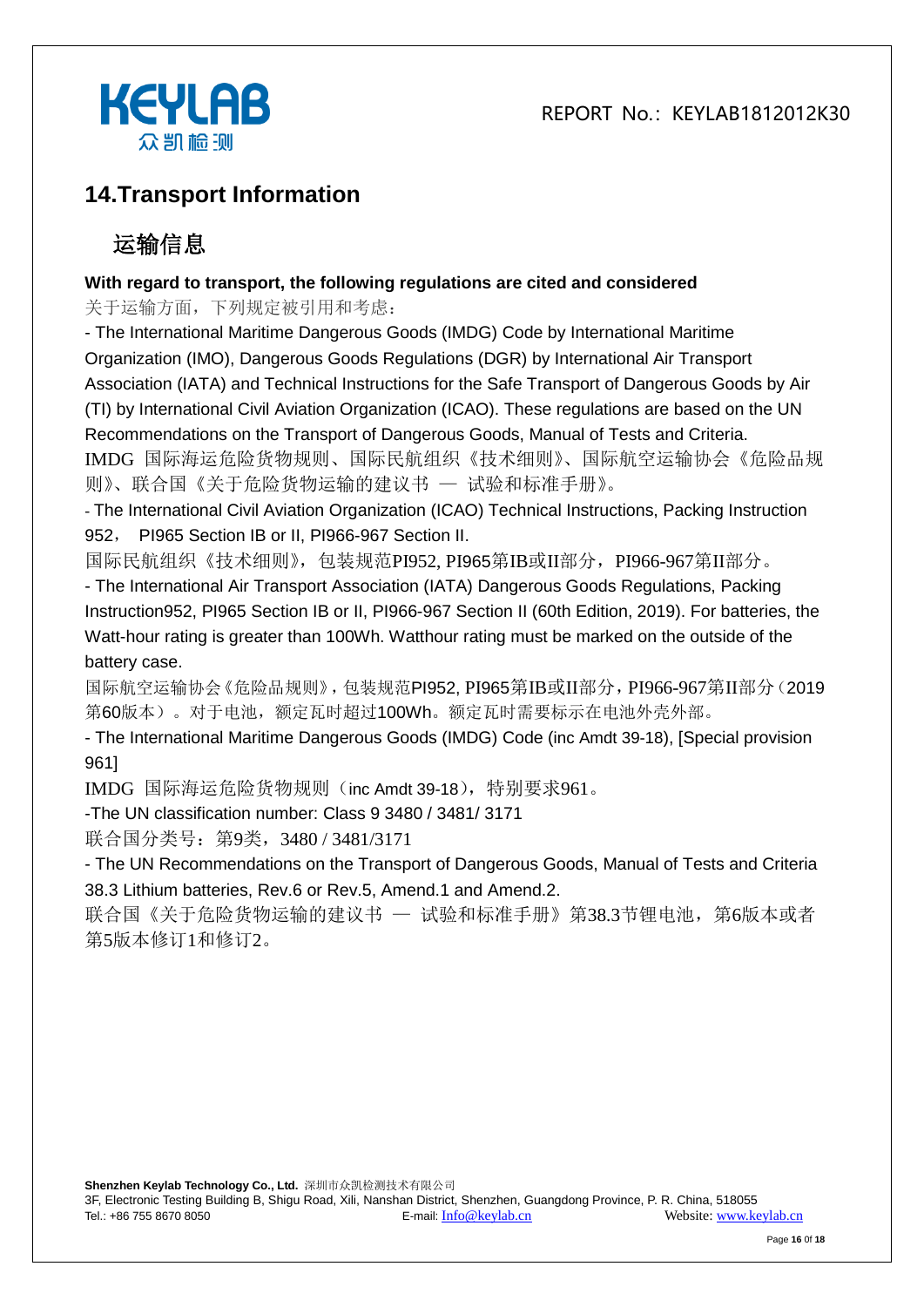

#### **15.Regulatory Information**

#### 法规信息

#### **EU regulatory information**欧盟监管信息

#### **Marking consideration**标记

According to Directive 2012/19/EU, the batteries have to be marked with the crossed wheel bin symbol.

根据 2012/19/EU 指令,电池必须用交叉的车轮箱标志标记。

According to Dangerous Goods Regulations, the battery packs have to be marked with the Watt-hour rating.

根据危险品规定,电池组必须标明额定瓦时。

#### **U.S. Regulations** 美国规则

National Inventory TSCA 国家规定

All of the components are listed on the TSCA inventory. 所有的组件在 TSCA 清单列出。

SARA

To the best of our knowledge this product contains no toxic chemicals subject to the supplier notification requirements of Section 313 of the Superfund Amendments and Reauthorization Act(SARA/EPCRA) and the requirements of 40 CFR Part 372.

据我们所知,本产品不含有毒化学物质。

#### **16.Other Information**

## 其它信息

The information contained in this Safety data sheet is based on the present state of knowledge and current legislation.

本安全数据表中包含的信息是基于目前的知识和目前的立法状态。

This safety data sheet provides guidance on health, safety and environmental aspects of the product and should not be construed as any guarantee of technical performance or suitability for particular applications.

该安全数据表对产品的健康、安全和环境方面提供了指导,不应被解释为技术性能或特定应用的适 用性的任何保证。